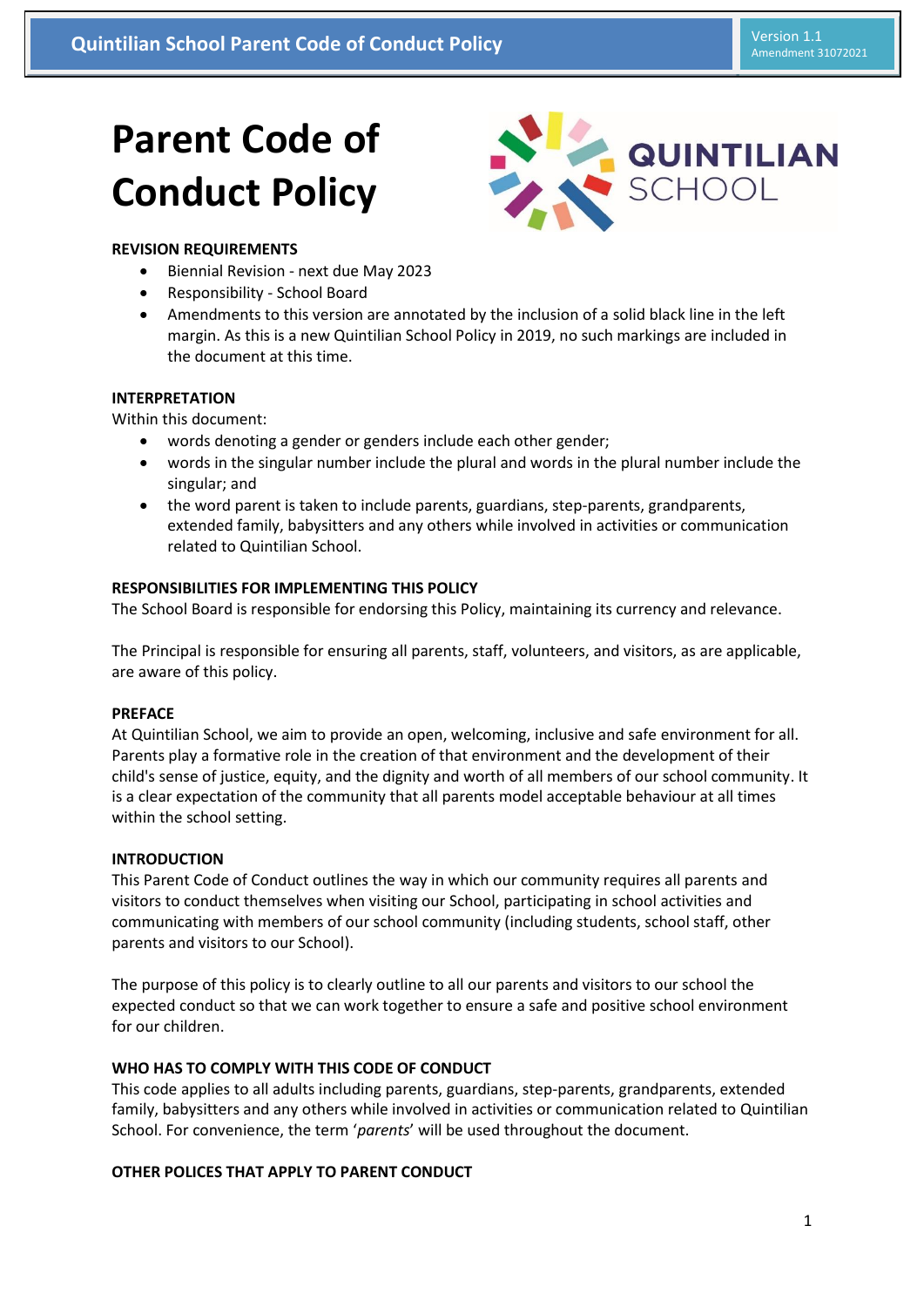- Complaints Policy
- Child Protection Policy
- **•** Student Behavioural Policy
- School Camp Policy
- Mobile Phone and Digital Technology Policy

### **OTHER LEGISLATION THAT MAY APPLY TO PARENT CONDUCT**

- Education Act
- Education Legislation
- Working with Children Act
- Privacy Act

### **GENERAL PRINCIPLES THAT WILL ALWAYS APPLY**

**Ethical Conduct**: Parents will act in the best interests of the School, its students, their families and staff members.

**Respect**: We value our diverse community and respect the rights, religious beliefs and practices of individuals and their families. We respect points of view that are different from our own and all members of our community must refrain from actions and behaviour that constitutes harassment, discrimination or vilification in any form.

**Communication**: Parents will use courteous and acceptable written and spoken language in all communications (including all forms of social media) with students, staff, other parents and members of the school community. No profane, insulting, harassing, aggressive or otherwise offensive language may be used. No community member shall engage in malicious or judgemental gossip.

In order to support a peaceful and safe school environment, the school does not tolerate:

- Disruptive behaviour which interferes with the operation of a classroom, an office area or any other part of the school grounds;
- Using loud and/or offensive language or displaying temper;
- Threatening harm or the use of physical aggression towards another adult or child;
- Damaging or destroying school property;
- Abusive, threatening, malicious or inflammatory emails, phone or social network messages;
- Smoking and/or use of illegal substances on school premises or whilst on excursions, camps or other school based activities; or
- Attending the school site or any school related activity whilst intoxicated from drugs or alcohol.

## **PARENT RIGHTS**

Parents of Quintilian School have a right to:

- be treated with respect and courtesy by staff, students and other parents.
- be listened to, and clearly communicated with by the school, in regard to their child's education and development.
- have confidentiality over sensitive issues respected by staff and other parents involved.
- be treated in a caring and polite manner.
- have a timely response to concerns raised.
- be treated with professionalism by all staff members.

## **WHEN COMMUNICATING WITH SCHOOL STAFF**

All school staff are entitled to a safe and happy work environment. This is in the best interests of our students as well as the staff themselves. Parents should therefore ensure that their interactions with staff do not create unnecessary stress.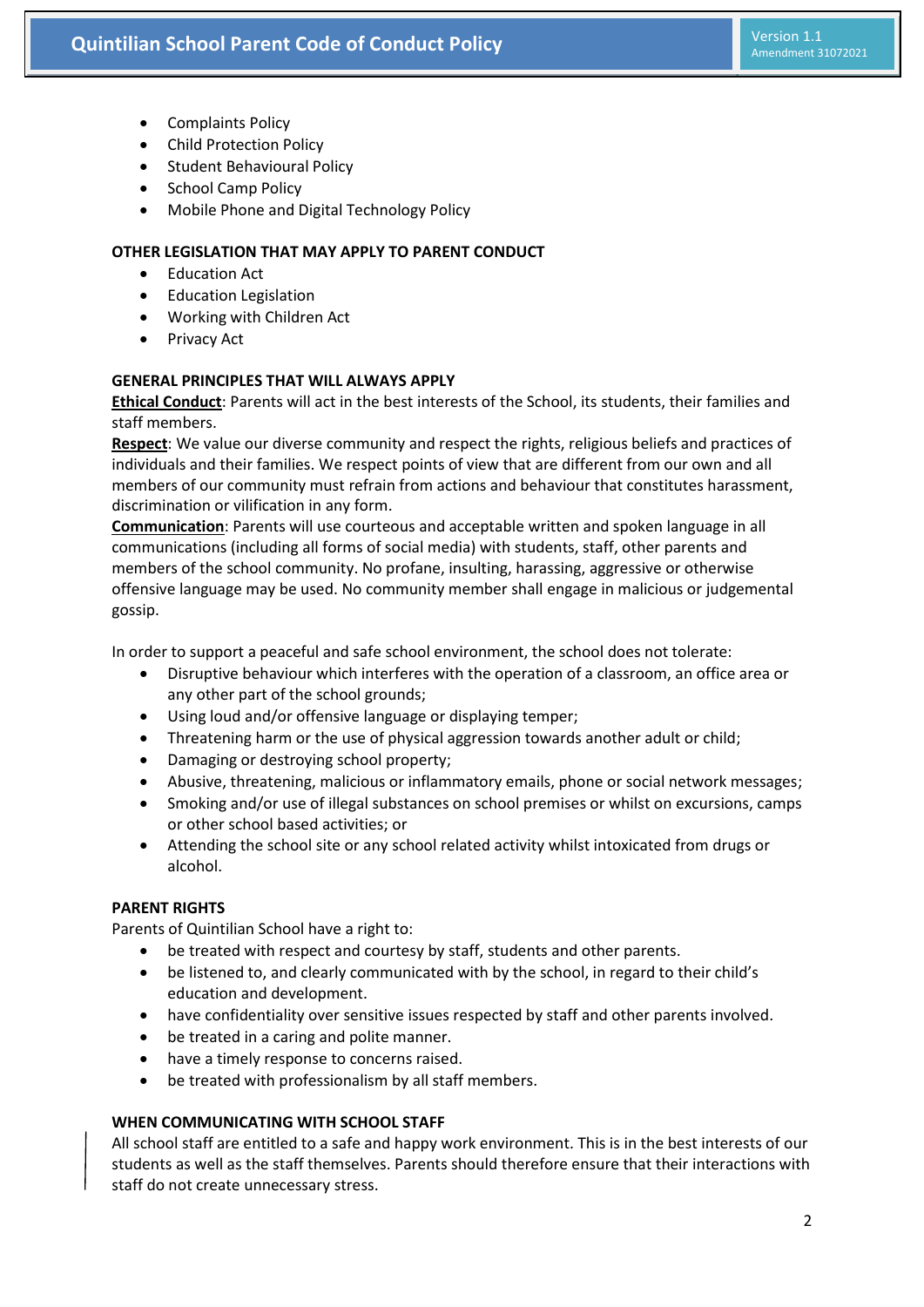The priority for school staff is the welfare and education of all students in the school. School staff are therefore not required to respond to emails and telephone calls instantaneously. Staff will respond to parent correspondence in a timely manner, unless the matter is deemed urgent.

Correspondence that is in breach of this Code of Conduct, will not be responded to.

#### **Email Communication:**

#### **School staff respond to emails in working hours:**

#### **Monday – Friday (in term time), between 8am – 5pm**

Please do not expect instant responses. An acceptable response time for emails is 2 working days. Responses are not to be expected outside normal working hours or during school holidays.

#### **Conversations and Meetings:**

# **Staff are available for quick queries and messages between 8.30am and 8:45am and 3:20pm and 3.35pm.**

The time available for parents to meet with staff on longer queries or issues is limited and therefore **please pre-arrange a mutually agreeable time for longer conversations** at a time that does not disrupt the classroom and preparation. Parents should be mindful of the teacher's time, **communicate the reason for the meeting and allow the teacher time to prepare,** unless there is a genuine emergency that needs to be discussed.

*Unless specifically requested and arranged by the staff member, communication via SMS or a call to their personal mobile telephone is not appropriate.*

### **Pathways to Resolution:**

- **Classroom Teacher**: The child's teacher is the first port of call for a parent query or concern. The teacher will work together with parents (and child, where appropriate) towards a resolution.
- **Learning Area Coordinator**: If the parent is not satisfied with the teacher's response, and strategies have been unsuccessful, they may contact the Learning Area Coordinator, who will meet with them and the teacher to offer further ideas and advice.
- **Deputy Principal**: If the matter continues, without satisfactory improvement, the Deputy Principal is the next person to refer the matter to.
- **Principal:** If the matter continues, without satisfactory improvement, the Principal is the next person to refer the matter to.
- **The Board**: in rare cases the School Board may be called upon, as a last resort, to offer guidance and support in an ongoing issue once all suggested strategies have failed to produce a satisfactory outcome. Contact should be made to the Board Chair.

### **USE OF GROUP MESSENGER/WHATS APP/SOCIAL MEDIA WITHIN THE COMMUNITY**

Social media websites and group chat applications are being used increasingly in our daily lives. Their use can facilitate increased positive communication within our community. They can also unfortunately be used to project a personal opinion, fuel campaigns and/or complaints regarding the school, staff, parents and/or students. Quintilian School considers the use of any social media websites being used in this way as **unacceptable** and not in the best interests of the children or the whole school community. Any concerns you may have shall be brought immediately to the attention of the school so that they can be dealt with fairly, appropriately and effectively for all concerned.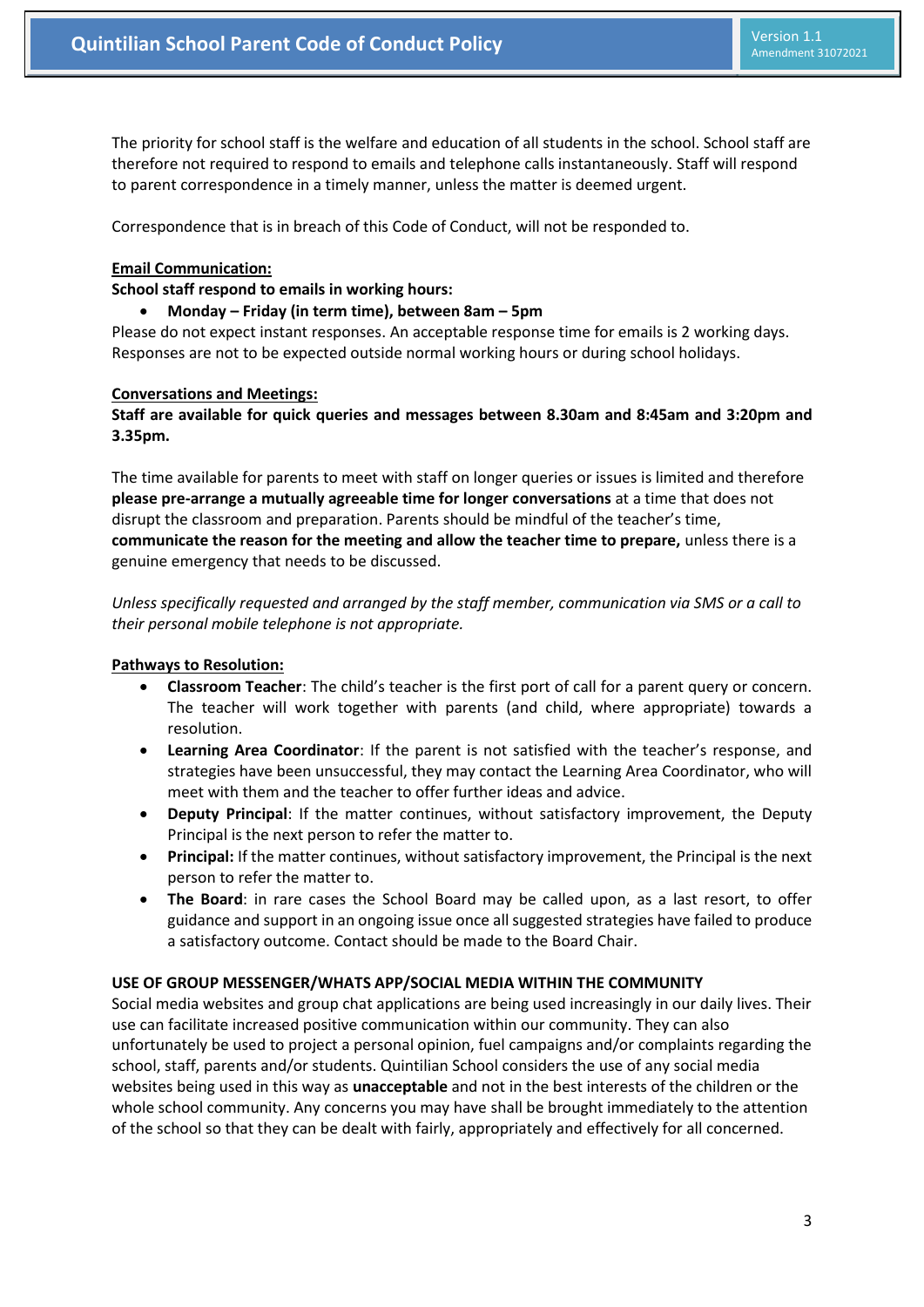*In serious cases the school will also consider its legal options to deal with any such misuse of social networking and other sites. This includes the issue of cyber bullying and the use of any social media website by any member of the school community to publicly humiliate another by inappropriate social network communication.*

When messaging in all formats think of the following:

- **Is it legal or defamatory?**
- **Family** Would I say this to my mother, partner, another parent, child or friend?
- **Conscience**  Does it fit with my moral compass?
- **Feel**  What's my gut feel? If it feels bad it probably is bad.
- **Media** If the story appeared in the media, would I be comfortable?
- **Wait**  Should I wait another 24 hours and see how I feel?

*It is often best to sleep on any response for the night!*

### **WHEN COMMUNICATING WITH OTHER PARENTS**

Parents will respect the privacy of other parents' email addresses and shall not send unsolicited emails or 'spam' or use of any form of social media to contact school parents or forward unsolicited emails or spam they receive to other parents.

Parents shall not forward other parents' email addresses without permission. Parents provide their email address to the school in order to receive communications from the school about school related matters and their child. The School will not give out the email address of parents to other parents without permission.

# **CLASS REPRESENTATIVES AND VOLUNTEERS**

Parents give their email addresses to class representatives in order to receive communications about class activities, get togethers for their child's class, and to establish rosters for classroom help, school events etc. Class representatives will not pass on parent email addresses to other parents without permission.

Class representatives are not to be contacted regarding student or school operations matters. Please refer to the class teacher as detailed in this Policy.

Parents who act as class representatives, event organisers, etc, are valued volunteers who play a critical role in our community and commit a great deal of time for the benefit of all. Apart from the general principles that always apply, parents should be particularly sensitive about the manner in which they provide feedback and ask questions of our volunteers.

### **WHEN VISITING THE SCHOOL**

- Parents will comply with all safety and emergency procedures in place at the School and in the event of an emergency to follow the instructions given by a member of staff.
- When visiting a classroom parents accept the authority of the teacher (or teachers) and that they attend on the teacher's terms. Teachers value parental involvement and assistance, but they may ask a parent to leave the classroom or class activity for any reason, but not limited to:
	- Parental assistance not being required at the time;
	- **Parental presence in the classroom or at the activity is disturbing or distracting to** any student or teacher;
	- The parent is not conducting themselves in a manner that abides by this Code of Conduct;
	- The parent is not in control of their emotions.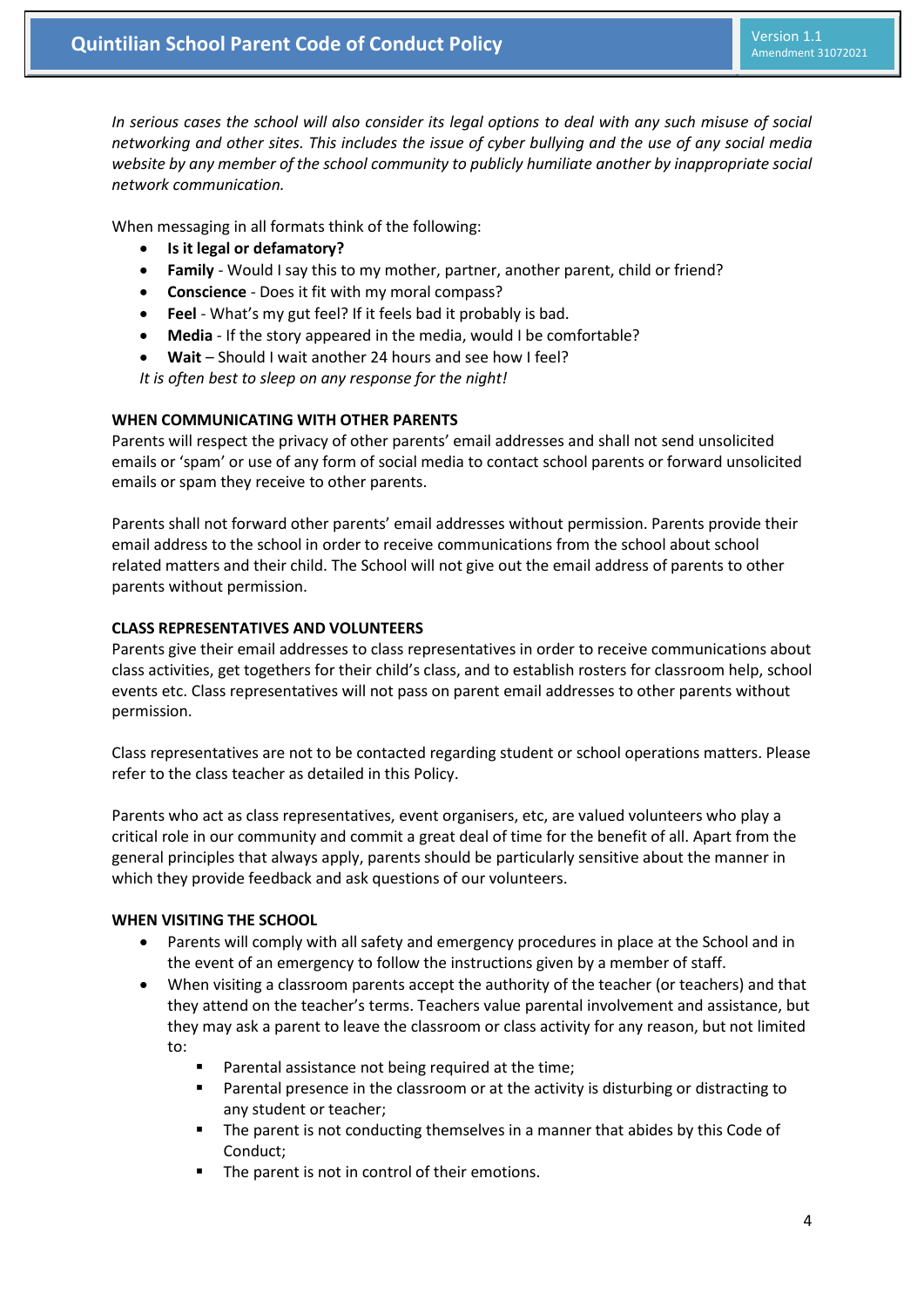- When attending any kind of School assembly or public meeting parents will listen respectfully, in the same manner required of students and staff, and will refrain from creating noise or disturbances during performances or speeches by students, staff or visitors.
- Parents will treat all visitors to our school with courtesy and respect.

## **PARENT VOLUNTEERING IN THE CLASSROOM OR ON EXCURSIONS**

Note: The Quintilian School Camp Policy should be referred to specifically for information pertaining to attendance by parents on School Camps.

Parent and teacher partnerships are strongly encouraged at Quintilian School. Teachers welcome parents to be involved in class programs for many reasons including:

- enhances social and educational outcomes for children, and communication between classrooms and homes
- allows our school to benefit from the socio-cultural and linguistic diversity of our school
- enhances the understanding of parents of our school activities
- provides Quintilian School with a broader resource base from which to draw on providing learning opportunities and services to our students and families
- enhances community spirit and cohesion.

Parent responsibilities when attending the school for class activities and/or excursions:

- All attendance in the classroom and on school excursions is at the discretion of the teacher. Parents must notify the teacher in advance of any request to attend the classroom or an excursions and parents must accept that at times their presence may not be required and to respect that decision when made by the teacher. There are many reasons a teacher may not require assistance including but not limited to:
	- o number of students involved
	- o number of parents who have volunteered to assist
	- o the nature of the activity
	- o the dynamics of the classroom at that specific time

It may also not be possible for a teacher to explain their reasons at the time, but parents are required to respect the decision of the teacher.

- *All interactions with children, staff and other parents at the school are deemed confidential. It is up to the teacher to pass on information to parents regarding their child at school. If a parent helper feels something needs to be shared, they must go through the teacher. If a parent stays on in the playground during a recreation break, the same rule applies.*
- When working in a classroom, parents are asked to respect the working climate of the classroom and maintain a 'professional' manner at all times.
- Teachers are responsible for the programs operating within the classroom and/or school.
- Teachers are in charge and have ultimate responsibility for the safety, welfare, discipline and care of the students.

### **COCURRICULAR ACTIVITIES**

Quintilian School encourages our students and parents to participate in external clubs and sporting activities and recognises that without the support of our school staff and parents as facilitators, coaches, managers and umpires this would not be possible. To that end parents are expected to comply with the following principles when attending cocurricular activities:

- Involvement in cocurricular activities is principally for enjoyment and on a volunteer basis.
- Everyone involved must abide by the rules.
- Team commitment is important and to always encourage each participant to give their best effort.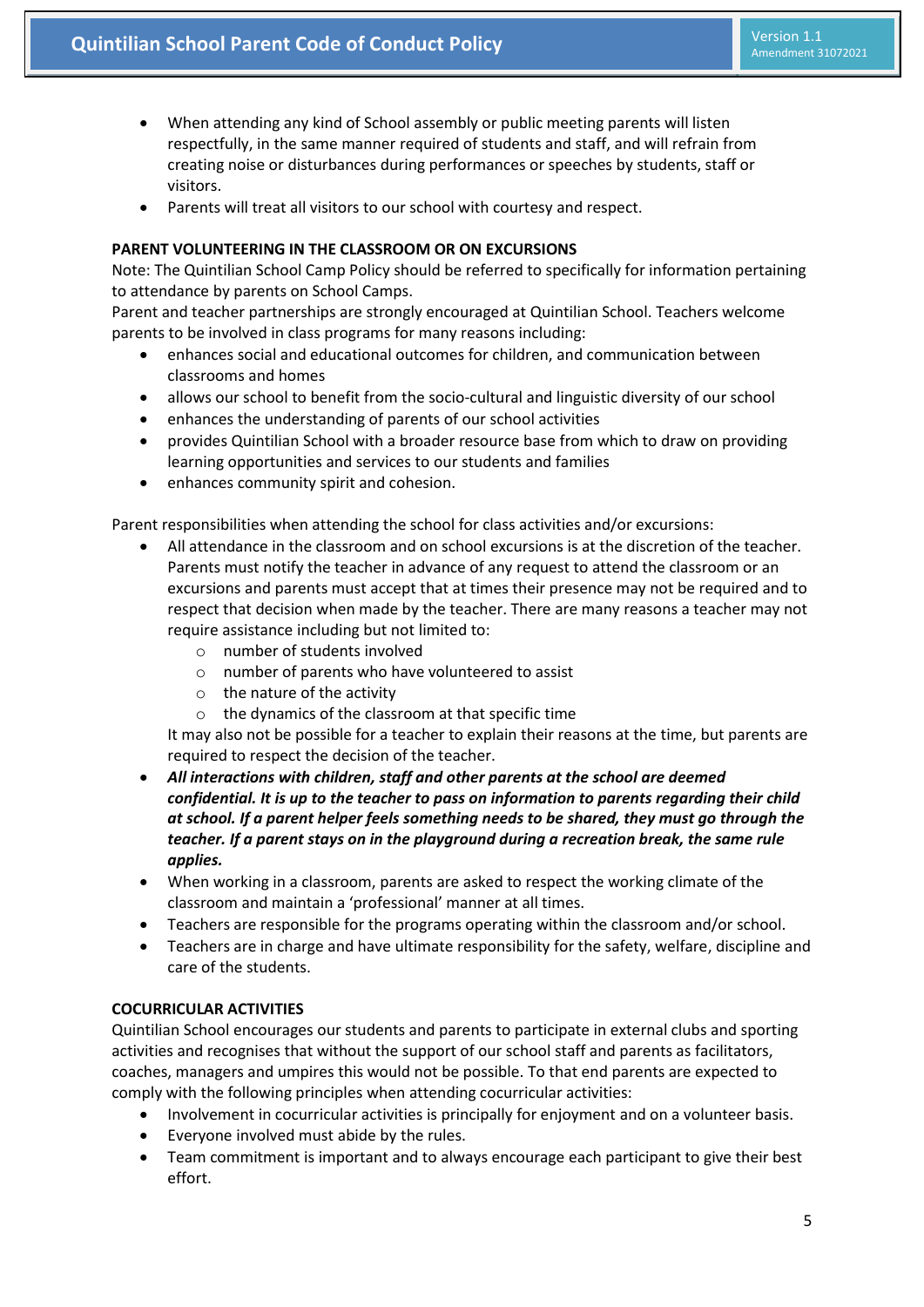- Honest effort is as important as victory, so results are accepted without undue disappointment.
- Work towards performance improvement and good sportsmanship. Never ridicule or yell at a person for making a mistake or for losing.
- We all learn best by example. Applaud good performance by all participants in any activity.
- Do not publicly question the referee's or official's judgement and never their honesty.
- Support all efforts to remove verbal and physical abuse from cocurricular activities.
- Recognise the value and importance of volunteer coaches, managers and officials. They give of their time and resources to provide recreational activities for all students.
- Do not approach a referee or official at any stage during or immediately after an event, except in appreciation.

# **PHOTOGRAPHY AND VIDEOING OF STUDENTS AND SCHOOL ACTIVITIES**

The school understands that certain circumstances may put a student's security at greater risk and, thus, may mean extra precautions are required to protect their identity. The School also acknowledges that there are those students that parents have especially requested are not included in photographs or information that is to be made public.

All parents when taking photos of and/or filming school activities must be mindful of this and under **no circumstances** distribute, by any means, photographs or information that contain images or information relating to any student, staff member or other parent without their express permission.

Quintilian School reserves the right to ask parents not to take photographs of children and/or use videoing equipment if it disrupts an event or the school feels the images may be used inappropriately. Parents are asked to respect the views of others.

### **PARKING WITH CONSIDERATION AND RESPECT FOR OTHERS**

Parents are expected to display respectful, polite behaviour to other drivers, residents, parents, students and staff around the school.

Parents are expected to follow safe driving and parking rules and follow all pertinent road rules.

Parents are to follow all directions from signage or of staff pertaining to the parking, or drop off and pick up zones at the school.

### **ENVIRONMENTAL RESPONSIBILITY**

Sustainability and Environmental Awareness is a key focus of our daily lives at Quintilian School. As parents you can demonstrate and encourage environmental awareness by:

- Recycling (at home and at school).
- Keeping the school tidy by picking up rubbish and not littering including the immediate removal of any dog waste.
- Whenever possible, packing a 'waste free' lunch and recess snack noting the school does observe specific waste free days for lunchbox contents.

### **DOGS ON SCHOOL PROPERTY**

Parents are required to ensure that all dogs brought onto school property are on a lead at all times and under the control of an adult at all times.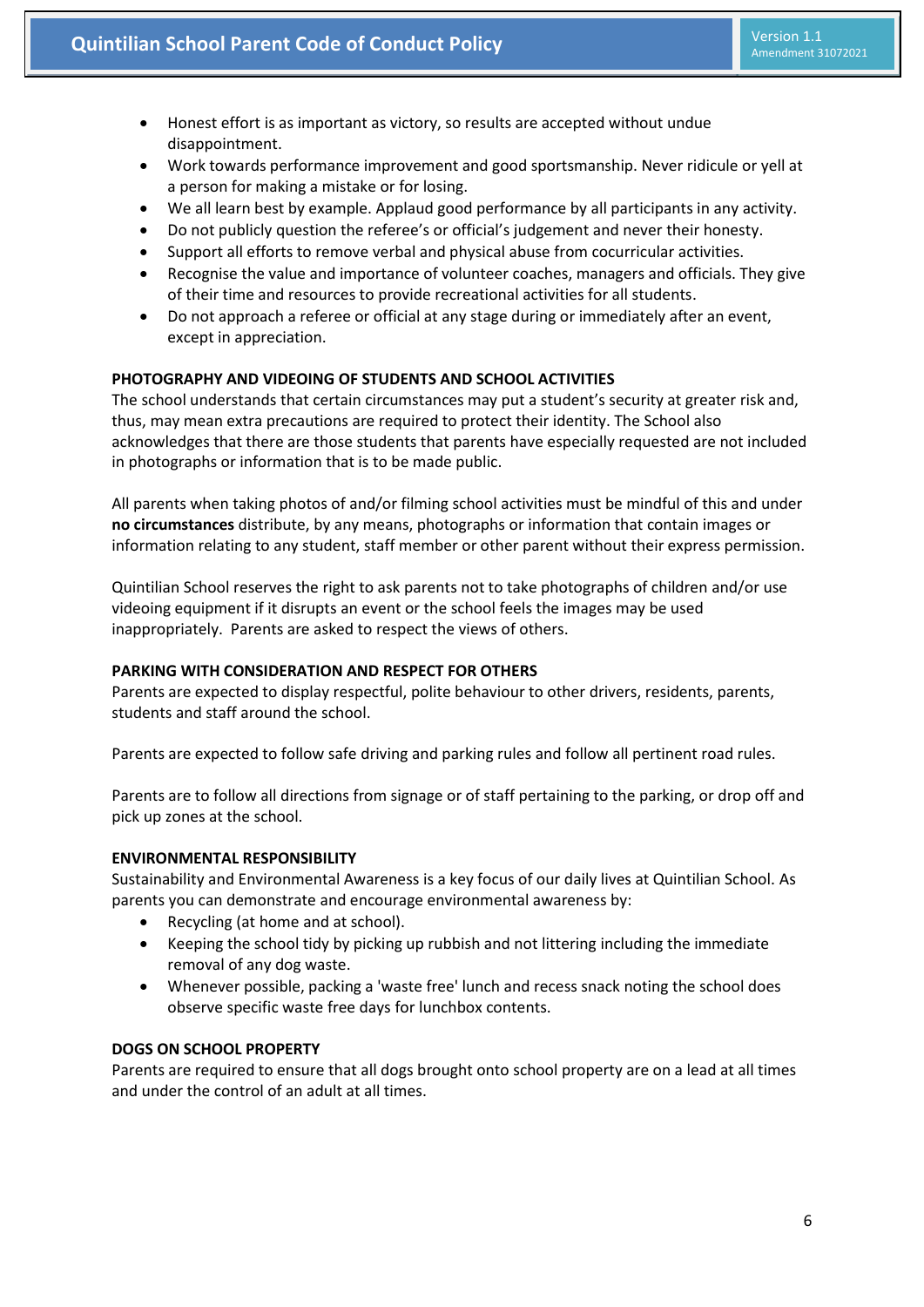## **CONSEQUENCES OF A BREACH OF THE PARENT CODE OF CONDUCT**

Quintilian School has a **ZERO TOLERANCE** of abusive, aggressive, derogatory and/or inflammatory comments or actions made by parents to and about members of our community (staff, parents and students).

Any parent, member of staff or student may notify the Principal of a possible breach of the Parent Code of Conduct. The Principal or delegate will investigate the complaint and if satisfied that a breach has occurred will apply the following sanctions:

- 1. A first and final WARNING letter will be issued by the Principal to inform the parent of the outcome of the investigation asking them to rectify their behaviour in all future communications and that another breach of the Code of Conduct will not be tolerated. This may include:
	- Determine whether a breach may be rectified by the parent making a private or public apology, depending on the circumstance, to an individual or group of individuals.
	- A direction, in the case of a parent/guardian, that they may only communicate with members of staff through a specified School representative.

\* The School Board Chair will be notified by the Principal of this letter and a note made on the family file. The Principal will annotate in his Report to the School Board the issuing of this letter.

2. If a subsequent breach occurs the parent will be issued with a CEASE and DISIST letter to inform the parent to immediately rectify their behaviour in all future communications and that another breach of the Code of Conduct will result in the parent being issued with notice that that are no longer able to access the school grounds requiring the parent to stay away from the school and/or any co curricular activity unless with the express permission of the Principal.

\* The School Board Chair will be notified by the Principal of this action and will co-sign the letter to the parent and a note is to be made on the family file. The Principal will annotate in his Report to the School Board the issuing of this letter.

3. Should further reports of a breach of this Code of Conduct be received the parent will be issued a notice by the Principal removing their access to the school grounds requiring the parent to stay away from the school and/or any co curricular activity unless with the express permission of the Principal.

\* The School Board Chair will be notified by the Principal of this action and will co-sign the letter to the parent and a note is to be made on the family file. The Principal will annotate in his Report to the School Board the issuing of this letter.

4. A restraining order being sought against the relevant person through the legal system.

The School may take such other steps as it may in its reasonable discretion determine appropriate according to the nature of the breach.

Nothing in this Policy precludes any person from exercising their individual legal rights in respect of obtaining restraining and intervention orders, reporting assault, bringing action for defamation, exercising rights under vilification or discrimination or in any other way.

#### **RIGHT OF APPEAL**

The School's Complaints Policy 'right of appeal' will apply to any decision made by the Principal under this Code of Conduct.

### **ACCEPTANCE OF THIS CODE OF CONDUCT**